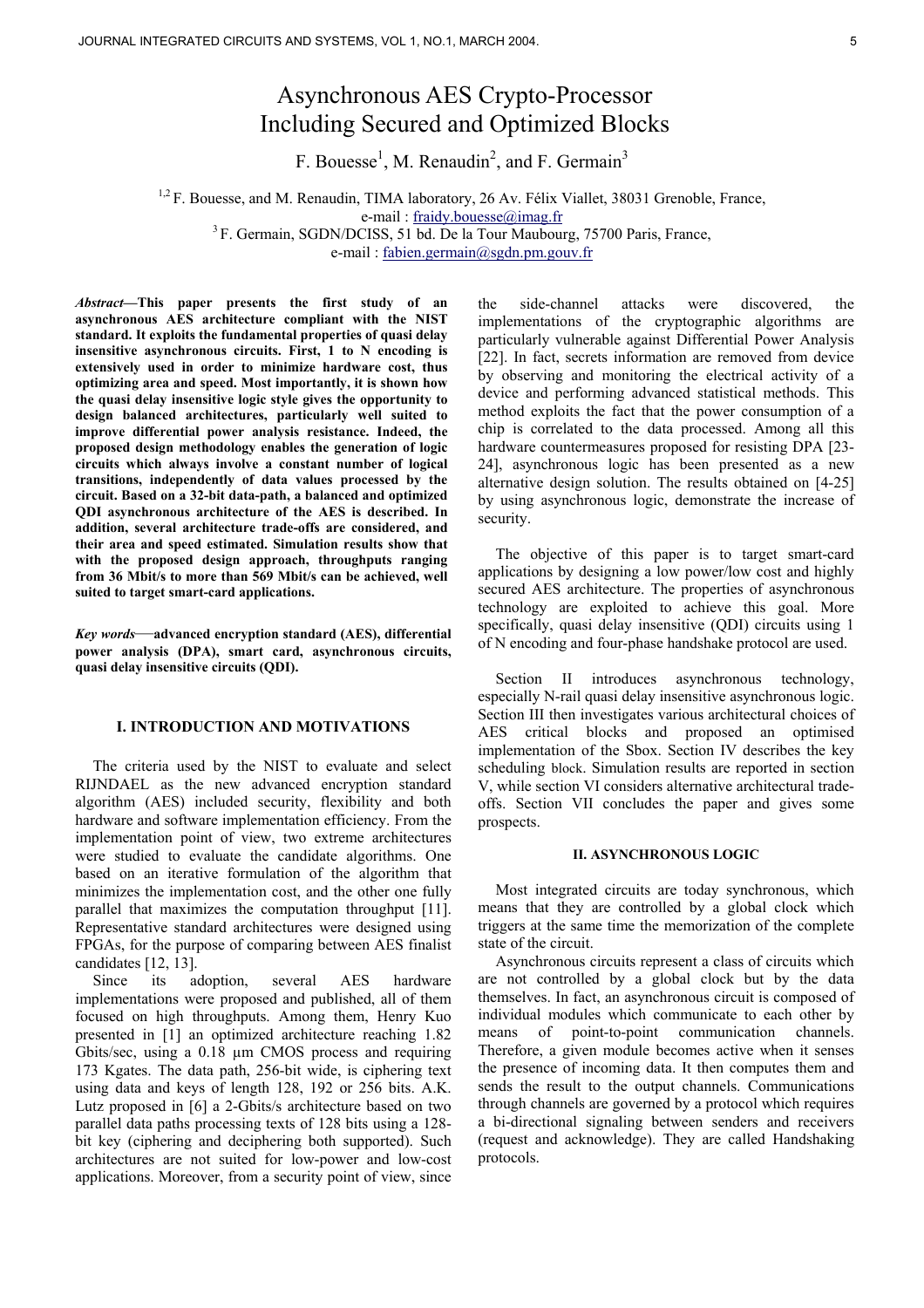

Fig. 1: Handshake based communication between modules. An asynchronous module can be of any complexity.

The communication protocol is the basis of the sequencing rules of asynchronous circuits. There are two main classes of handshaking protocols: two-phase protocol and four-phase protocols. In this work, only the four-phase protocol is considered and described. It is the most widely used when designing integrated circuits because its transistor implementation is more efficient [7].

• Four-phase protocol

This protocol requires a return to zero phase for both data/requests and acknowledges (figure 2).

#### • Signalling

As presented above, the implementation of a four-phase handshaking protocol requires sensing the presence of data in phase 1, and setting the acknowledgement when incoming data can be released in phase 2. It then requires sensing that data are back to invalid in phase 3, and resetting the acknowledgement in phase 4. In order to do so, dedicated logic and special encoding are necessary for sensing data validity/invalidity and for generating the acknowledgement signal. Detecting that data is valid is referred to as a request for computation. In the same manner, generating an acknowledgement means that the computation is completed and the communication channel can be released. Hence, an individual module is made of a computation unit associated to input and output channels controllers.

## - Data/ Request encoding

The invalid state is encoded with data themselves. Considering that one bit has to be transferred through a channel using the four phase protocol, one has to encode three different values: invalid, valid at '1', valid at'0'. Two bits or wires (A0, A1) are then required to encode the three states. This technique is called dual-rail encoding (table1).

Table 1: Dual rail encoding of the three states required to communicate 1 bit.

| Channel data | A <sub>0</sub> | A1 |
|--------------|----------------|----|
|              |                |    |
|              |                |    |
| Invalid      |                |    |
| Unused       |                |    |

This encoding is easily extended to N rails. It is called 1 of N encoding.

### - Acknowledge / Completion signal generation

A very common technique used to generate the acknowledgement signal is to take advantage of the dataencoding. Let's consider a module which has been designed to process three-state encoded data and which respects the four-phase communication protocol. Such a module produces dual-rail encoded outputs which state can easily be sensed by means of a simple Nor gate as depicted in figure 4. When several bits are used, the acknowledgement signal is obtained by combining the partial acknowledgements with a rendezvous cell.

## • Rendezvous cell

The design of asynchronous circuits requires a rendezvous cell which is commonly named Muller Celement [10]. The Muller C-element is used to synchronize asynchronous signals which eventually occur. In other words, this gate generates an up-transition when uptransitions occur at all the inputs, and generates a downtransition when down-transitions occur at all the inputs. The Muller C-element's truth table and symbol are given in Figure 3.

# **II.1 QUASI DELAY INSENSITIVE (QDI) CIRCUITS**

Because of the handshake signalling used by the modules to communicate, asynchronous circuits may have a very interesting property: delay insensitivity. Delay insensitivity means that the functional correctness of the circuit does not depend on the delays of its constituents. Because delay insensitivity is not free, both in terms of hardware and latency, researchers have worked on the trade-offs between delay-insensitivity and hardware-cost or speed. In this work, QDI circuits are considered because of their potentialities in terms of energy, speed and security [19].



Fig. 2: Four-phase handshaking protocol.

Phase 1: Data detection (invalid Data to valid Data)

- Phase 2: Acknowledgement is set to one
- Phase 3: Data are re-initialized (valid Data to invalid Data, return to zero phase)
- Phase 4: Acknowledgement is reset (return to zero phase)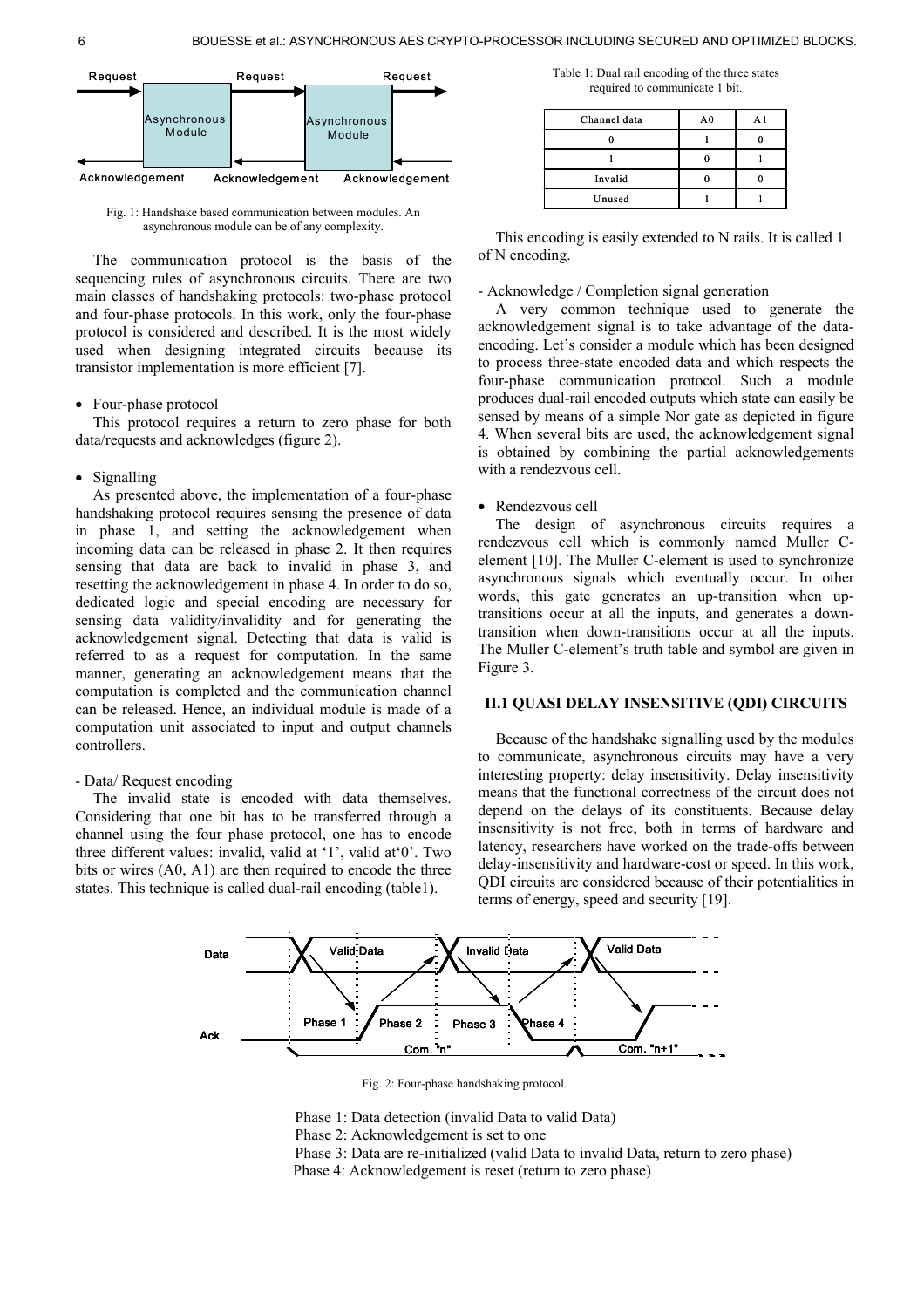A QDI circuit is functionally correct without any assumption on the wire and gate delays, except for some forks, called "isochronic forks" [17-18]. An isochronic fork is a fork which branches have to have equal delays to guarantee a correct behaviour of the circuit, whatever might be the delays in the other elements [17]. This asynchronous circuit style is the most robust with respect to delay variations. It has been proved that the "isochronic fork" is the weakest assumption to respect, in order to be able to design any kind of function [15-17] using single-output gates. Moreover the logic used to implement such QDI circuits requires being "hazard free" which is one of the major difficulties to cope with.



# **II.2 QDI CIRCUITS AND SECURITY**

As suggested in [8], asynchronous circuits can improve chip security in many ways. In fact, the measurements performed on the Mica microcontroller [21] and reported in [20] proved that QDI circuits are indeed improving DPA resistance. Therefore, this work is focused on technics and methods to design DPA resistant chips by using QDI asynchronous circuits based on 1 of N encodings and a fourphase handshake protocol.

Although difficult, hazard free logic design is the right technology to improve hardware security against DPA, because it gives the designer the opportunity to precisely control the number of electrical transitions involved in a given computation. In fact, because logic is hazard free, spurious transitions are avoided and the number of transitions required to perform a given computation is perfectly known in advance and fixed. Moreover, it can be shown that this number of transitions can even be independent of processed data [19].

Contrary to synchronous circuits where the power consumption depends on the previous states and data values, QDI asynchronous logic using a four-phase protocol re-initializes all previously activated nodes before processing a new data [7]. Therefore, there is no effect of the previous computation on current data processing. Hence, because logical transitions are the source of the current consumed by CMOS circuits, DPA resistant circuits can theoretically be designed. However, it is well known that transistor sizes and wire lengths are also influencing the power consumption profile. Known solutions exist to tackle this problem and it is not addressed in this paper which focuses on logical level design for security. As an example, consider the xor function which is of prime interest in symmetrical cryptographic systems, because it directly

handles the keys. Figure 4 shows a dual-rail xor gate implementation. Every computations of this dual-rail xor gate involve a fixed and constant number of transitions regardless of the data values. Hence, its power consumption is data independent, i.e. not correlated to the processed data, which is exactly the goal to achieve.

However, the QDI implementation of a function is not always balanced, as it is for example the case for a dual rail AND gate (Figure 5). The number of transitions remains fixed and perfectly known, but it is data dependent. When "ai" or "bi" is zero, the circuit consumes two transitions in a C-element and in the OR gate. When "ai" and "bi" are ones, the circuit only consumes one transition in the C-element gate. In such cases, the gate structure is modified to ensure that all data paths and control paths are balanced and do involve a constant number of transitions [8]. A balanced dual-rail AND gate is proposed in Figure 5.



Fig. 4: Dual-rail xor gate with an output half-buffer (four-phase handshake protocol). Dual rail "co" outputs the xor function performed between dual rail inputs "ai" and "bi", (Cr is a Muller gate with a reset signal).



Fig. 5: dual – rail AND gate, unbalanced and secure versions (no output half-buffer).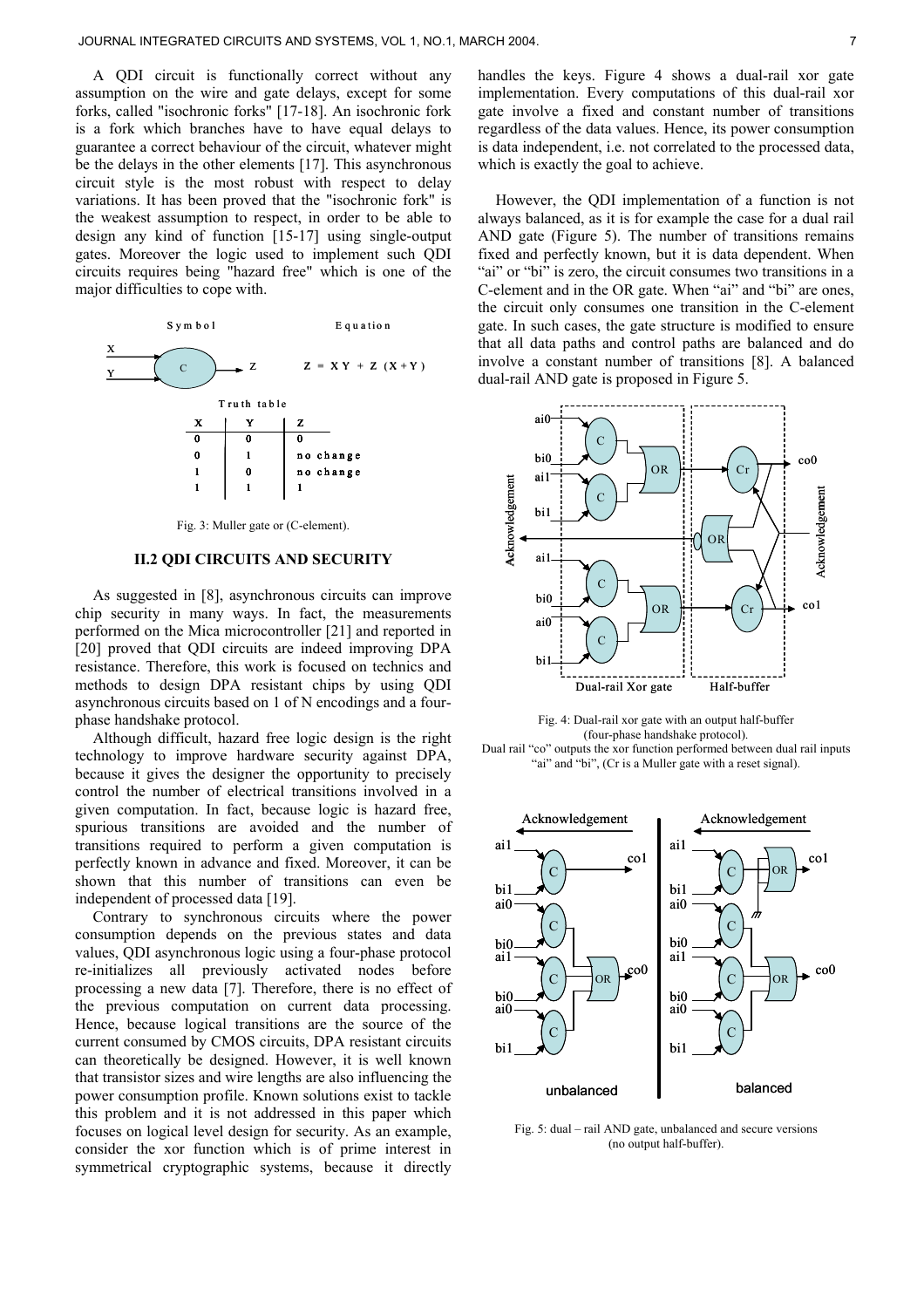

Fig. 5-b: A four-phase Dual-rail Buffer used as a memory.

We have proposed [19] an approach to design balanced registers, data-paths and finite state machine structures which involves a fixed constant number of transitions to compute.

This technique relies on the adoption of a flexible structure only based on balanced computational blocks such as explained here-before, and balanced memory element called half-buffer and full buffer such as the ones illustrated in figure 5-b.

Moreover, this design approach is integrated in a design framework, called TAST (Tima Asynchronous Synthesis Tools), which enables an automatic generation of such balanced circuits. Circuits are modelled using a high level hardware description language called CHP (Communicating Hardware Processes) [15] [16]. The TAST CHP enables the designer to use multi-rail data types implemented using 1 of N encoding [14]. After synthesis, the tool formally verifies that the structure of the circuit is well balanced, and that the number of transitions involved in the computation is data independent. Thus, at this logical or gate level the circuits are formally proven to be DPA resistant.

## **III ASYNCHRONOUS AES ARCHITECTURE**

In this section we apply the design approach presented in section II to the design of an AES crypto-processor with secure asynchronous blocks. The proposed architecture is compliant with the NIST AES standard: 128 bit data blocks and 128, 192 or 256 bit keys [4].

In order to easily interface the asynchronous AES crypto processor to standard synchronous processors or ASICs, a synchronous register-file and specific synchronous/ asynchronous and asynchronous/synchronous interfaces are designed (Figure 6).

Apart from these interfaces, the asynchronous core of the circuit is built of two main blocks: cipher block (AES\_core) and the key scheduling block (AES\_key) (Figure 6).

## **III.1 REGISTER FILE**

The register-file is composed of a Mode register and 3 register-sets respectively storing the plain text, the keys, and the ciphered text.

- 1 register of 4 bits for the Mode,
- 8 registers of 16 bits for the plain text,
- 16 registers of 16 bits for the key,
- 8 registers of 16 bits for the ciphered text.

The Mode register allows the user to configure the crypto processor (key length), and on request to start the computation. It also includes a flag which is set when the text is ciphered and ready for up-loading.

## **III.2 INTERFACES**

This block implements the conversion functions required for a synchronous environment to communicate and synchronize with an asynchronous block. The synchronous/asynchronous interface converts standard binary data to N-rail data. The asynchronous/synchronous interface converts N-rail data to standard binary data.

As this work objective is to evaluate the asynchronous technology potentials in terms of DPA resistance, these interfaces and register-file are not designed for security and will not be operating when the asynchronous AES is computing.

## **III.3 CIPHER BLOCK (AES\_core)**

This block implements the four main functions of the Rijndael algorithm, namely: Addkey, Bytesubs, Shiftrows and Mixcolumns. The data path of one round is described in Figure 7. During the first round, only Addkey is used. During the last round Mixcolumns is not used [9].

Given this data path, three architectures can be considered according to the number of bytes processed (1, 4 or 16 bytes). In the first and the second cases (1 or 4 bytes), the use of registers is necessary: a minimum of 15 registers for the 1-byte data path, and 12 registers for the 4-byte data path. With a key length of 128 bits, the computation of the 128-bit text requires 160 and 40 iterations respectively. The fully parallel architecture processing the 16-byte in parallel would require a lot of hardware resources, especially for the substitution function (16 Bytesubs, only for the cipher block). Given the targeted applications and the estimated hardware costs, the best speed/area trade-off is the 4-byte data-path. Its architecture is depicted in Figure 8 whereas the other architectures are discussed in section VI.



Fig. 6: AES component.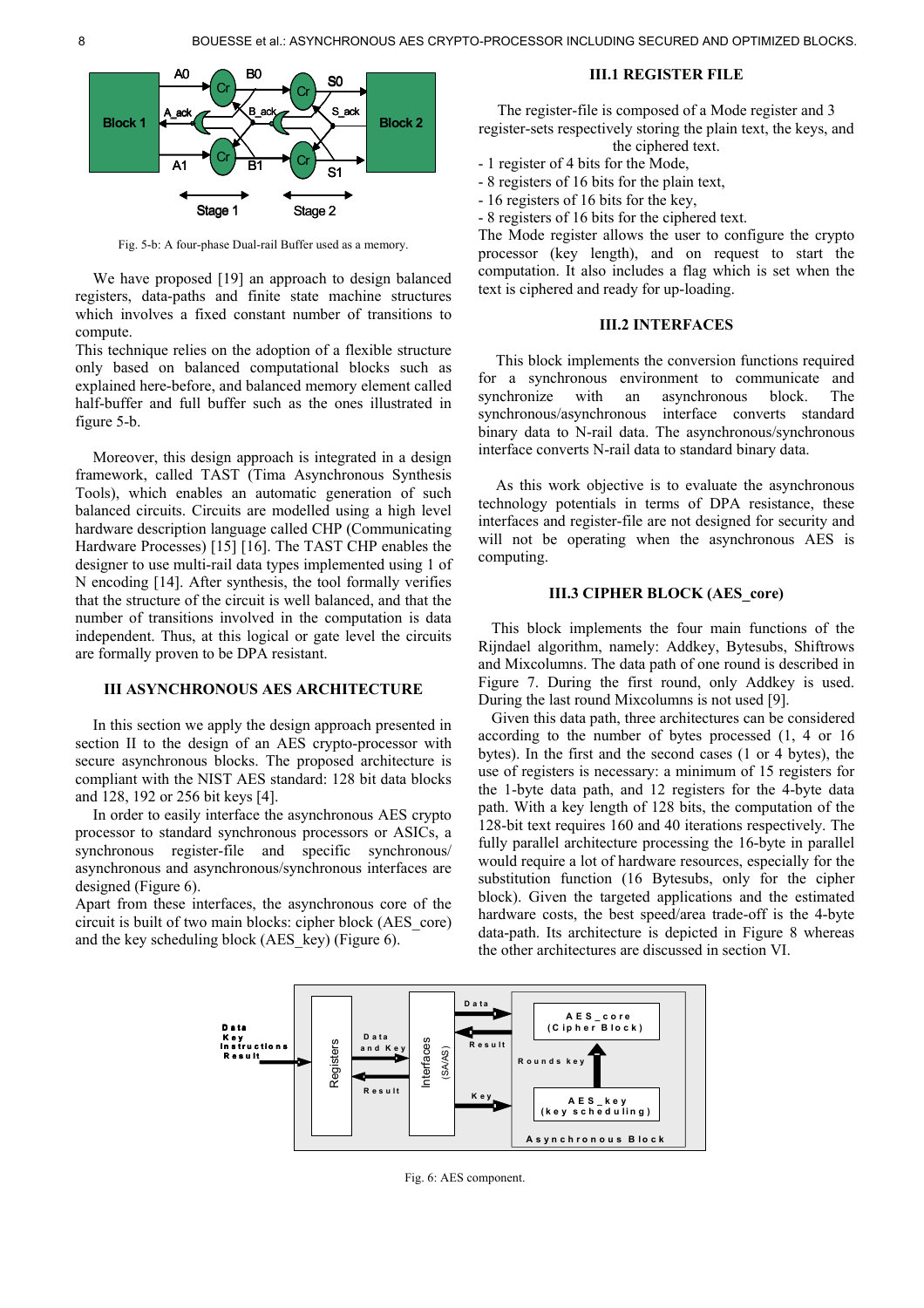

Fig. 7: Rijndael Round operation

# **III.3.1 ADDKEY FUNCTION IMPLEMENTATION**

It is an Exclusive-Or between the four bytes of the State and the four bytes of the key. The Addkey0 block deals with the initial key, the Addroundkey block takes sub-keys as inputs, whereas the Addlaskey block computes the last ciphering operation with the last sub-key. As presented in figure 4, the use of Dual-rail xor gates ensures a well balanced architecture.

## **III.3.2 BYTESUBS FUNCTION**

Its equation is given by:

$$
B(z)=[(1F).(z)^{-1}+(63)]mod(x^8+1)
$$

It is constructed by the composition of two transformations: an affine transformation and an inverse multiplication.

- The affine transformation is defined by:

$$
B_{\text{aff}}(z) = [(1F)(A(x))+(63)] \text{mod}(x^8+1)
$$

The expansion of this equation is given by:

| $b_7$ = a <sub>3</sub> +a <sub>4</sub> +a <sub>5</sub> +a <sub>6</sub> +a <sub>7</sub>    |
|-------------------------------------------------------------------------------------------|
| $b_6$ = $a_2$ + $a_3$ + $a_4$ + $a_5$ + $a_6$ + $1$                                       |
| $b_5$ = $a_1$ + $a_2$ + $a_3$ + $a_4$ + $a_5$ +1                                          |
| $b_4$ = $a_0$ + $a_1$ + $a_2$ + $a_3$ + $a_4$                                             |
| $b_3$ = $a_0$ + $a_1$ + $a_2$ + $a_3$ + $a_7$                                             |
| $b_2$ = a <sub>0</sub> +a <sub>1</sub> +a <sub>2</sub> +a <sub>6</sub> +a <sub>7</sub>    |
| $b_1 = a_0 + a_1 + a_5 + a_6 + a_7 + 1$                                                   |
| $b_0$ = a <sub>0</sub> +a <sub>4</sub> +a <sub>5</sub> +a <sub>6</sub> +a <sub>7</sub> +1 |

After factorizing redundant terms, this function is implemented with 17 dual-rail xor gates. Because "a xor  $1 =$ not (a)", this operation does not require any hardware. In fact, the logical "not" of a dual-rail coded bit is simply obtained by exchanging the two rails.

- The inverse multiplication in  $GF(2^8)$  is defined by:

$$
B_{inv}(z)=(z)^{-1} mod(x^8+x^4+x^3+x+1)
$$

This transformation is implemented by using the architecture defined in [2] [3] [5]. This architecture is based on changing the representation from the  $GF(2<sup>8</sup>)$  Galois field into  $GF(2<sup>4</sup>)$  Galois field, performing the inverse multiplication into  $GF(2<sup>4</sup>)$  and finally converting the result back to  $GF(2<sup>8</sup>)$ . That is made possible because the finite Galois field  $GF(2^8)$  is isomorphic to the finite Galois field  $(GF(2<sup>4</sup>))$ <sup>2</sup>.  $GF(2<sup>8</sup>)$  is considered as an extension of  $GF(2<sup>4</sup>)$ . It is formalized by:  $a = a_h x + a_l$  with  $a \in GF(2^8)$  and  $a_h$ ,  $a_l \in$  $GF(2<sup>4</sup>)$ . All mathematical operations done in  $GF(2<sup>8</sup>)$ remains possible in  $GF(2<sup>4</sup>)$ . The irreducible polynomial needed for modular reduction is given by:

$$
n(x) = x^2 + \{1\}x + \{e\}
$$

Coefficients {1} and {e} are written in hexadecimal. Hence, the inverse multiplication is expressed as specified in equation (E1) below:

$$
\begin{array}{l} (a_h x + a_l)^* \left(a_h x + a_l\right)^{-1} = 1 \, \, \text{mod} \, \, n(x) \, \, \text{with} \, \, a_h, \, a_l \in \mathrm{GF}(2^4) \\ \qquad \qquad (a_h x + a_l)^{-1} = \left(a_h * d\right) x + \left(a_h + a_l\right) * d \\ \qquad \qquad \text{with} \, \, d = \left(\left(a_h{}^2 * \{e\}\right) + \left(a_h * a_l\right) + a_l{}^2\right)^{-1} \end{array} \qquad \qquad \text{(E1)}
$$

Figure 9 describes the architecture of this computation (E1).

The benefit of this alternative algorithm is the reduction of the hardware cost. In fact, because operations in  $GF(2<sup>4</sup>)$ process 16 elements of  $GF(2<sup>4</sup>)$ , the adoption of 1 of 16 encoding for the  $GF(2<sup>4</sup>)$  elements leads to an efficient hardware implementation. In this case every  $GF(2<sup>4</sup>)$  element is represented by one rail. As an illustration of the reduction of hardware complexity, let's consider the squaring block (Square\_MR16) described in Figure 10 which now does not require any gate. It is simply implemented by wire exchanges.

Like the Square\_MR16 block, the multiplication by constant  $\{e\}$  performed in block Mult E MR16 and the inverse computation performed in block Inverse\_MR16 are simplified and implemented with wires only, thanks to the 1 of N encoding.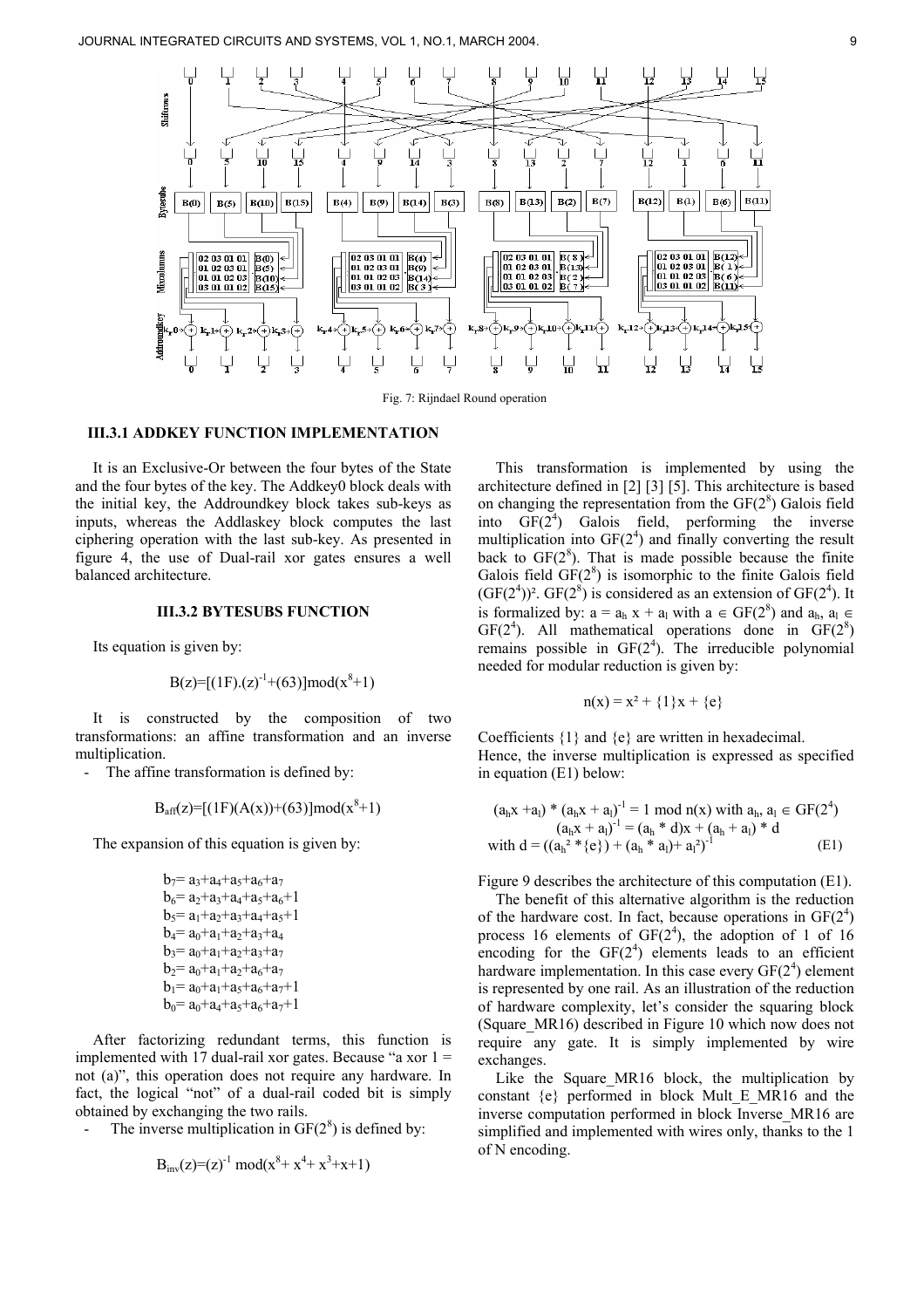

Fig. 8: Cipher block architecture (AES\_core).

The Xor MR16 and the Multiplication MR16 blocks are xor and multiplication operations also performed on 1 of 16 encoded data. Both blocks have very simple implementations involving C-elements and OR gates. If performing the computation into  $GF(2<sup>4</sup>)$  using 1 of 16 encoded data is simplifying the computation, it requires some extra conversion functions. These functions are denoted Fonc\_Map, Fonc\_Inv\_Map, Conv\_DR\_to\_MR16 and Conv MR16 to DR in Figure 9. However, the extra hardware cost of these conversion blocks is negligible when compared to hardware savings realized on the computation blocks.



Fig. 10: Square MR16 implementation.

To conclude, the choice of this algorithm together with the choice of the 1 of 16 encoding bring the following advantages.

- The power consumption is very low, because only 1 wire is activated (1 to 16 encoding data) when processing a  $GF(2<sup>4</sup>)$  element.

- The architecture is balanced at the price of a very low overhead in order for the computation to involve a constant number of logical transitions regardless of the data values.



Fig. 9: Inverse function in  $GF(2<sup>8</sup>)$ .

- The speed is high because the optimization proposed reduces the number of blocks on the critical path, and then reduces its latency.

### **III.3.3 MIXCOLUMNS FUNCTION**

The Mixcolumns transformation consists in multiplying a column of 4 bytes by the square matrix defined by:

| $\begin{bmatrix} M_0\\ M_1\\ M_2\\ M_3 \end{bmatrix} = \begin{bmatrix} 02 & 03 & 01 & 01\\ 01 & 02 & 03 & 01\\ 01 & 01 & 02 & 03\\ 03 & 01 & 01 & 02 \end{bmatrix} \begin{bmatrix} a\\ b\\ c\\ d \end{bmatrix}$ |  |  |  |
|-----------------------------------------------------------------------------------------------------------------------------------------------------------------------------------------------------------------|--|--|--|
|                                                                                                                                                                                                                 |  |  |  |
|                                                                                                                                                                                                                 |  |  |  |

 $\overline{\phantom{a}}$  $\overline{\phantom{a}}$  $\overline{\phantom{a}}$  $\overline{\phantom{a}}$ 

 $\overline{\phantom{a}}$ 

 $\rfloor$ 

It can be expanded to the following equations:

$$
M_1 = 02 (a + b) + b + c + d
$$
  
\n
$$
M_2 = 02 (b + c) + c + a + d
$$
  
\n
$$
M_3 = 02 (d + c) + a + b + d
$$
  
\n
$$
M_4 = 02 (a + d) + b + c + a
$$

The implementation diagram is described in Figure 11.

The Xor8 SB blocks calculate 8 bit XORs. The "Xtime" block is defined by: " $02.(a + b)$ ". It requires a shift and a reduction when the MSB's value is one. To guarantee that the architecture is balanced, the reduction operation is always performed, regardless of the MSB's value. The Xtime schematic, based on Muller C-elements and OR gates is described in Figure 12.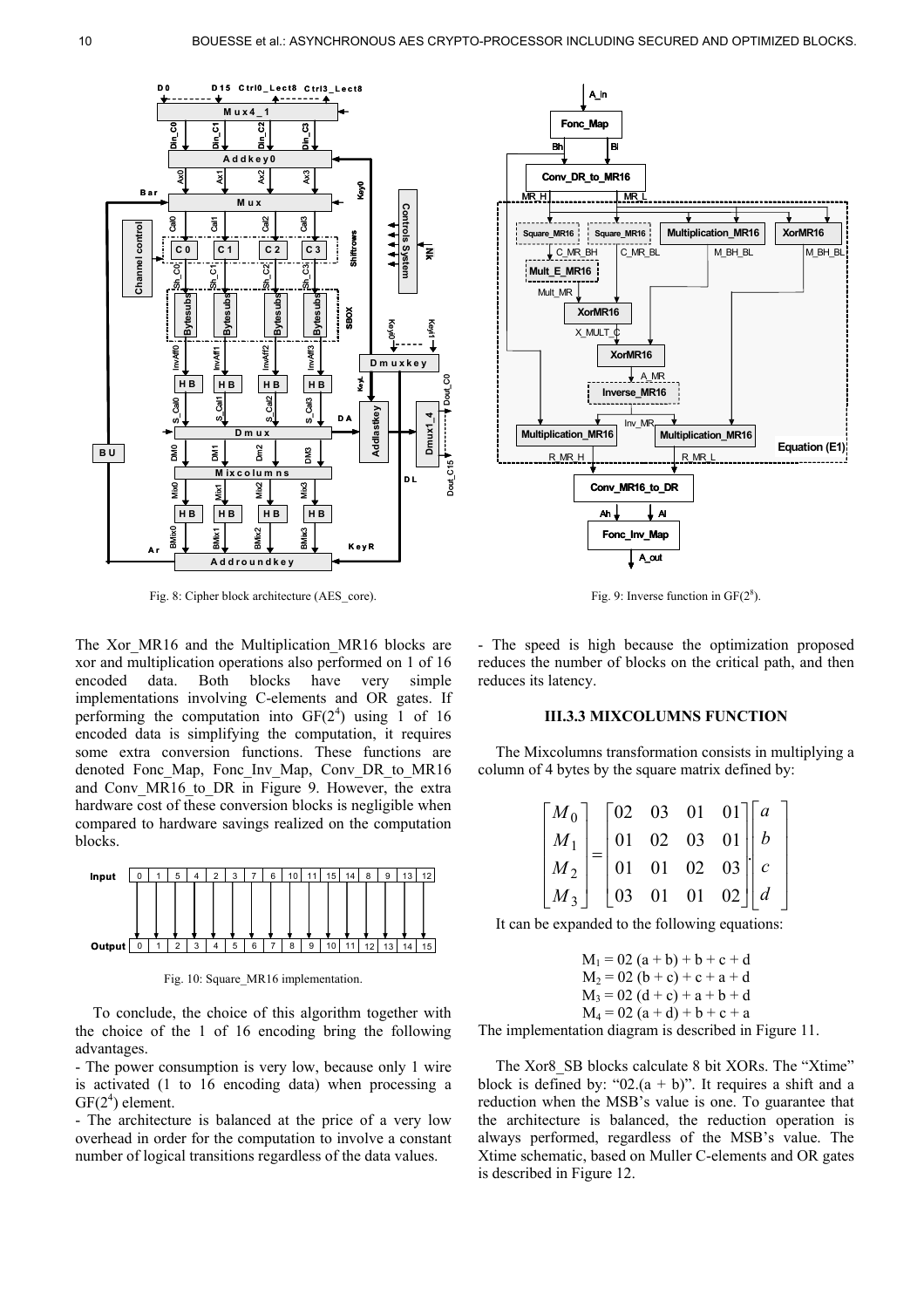

## **III.3.4 SHIFTROWS FUNCTION**

With the 4-byte data-path described in Figure 8, Shiftrows is built of four different blocks called C0 to C3 performing bytes reordering and rescheduling. C0 to C3 receive four 4-byte-packets in sequence: packet1 includes bytes 0 to 3, packet2 includes bytes 4 to 7, packet3 includes bytes 8 to 11, and packet4 includes bytes 12 to 15. At the output, C0 to C3 produce four 4-byte-packets in sequence as follows: packet1 includes bytes 0, 4, 8, 12, packet2 includes bytes 1, 5, 9, 13, packet3 includes bytes 2, 6, 10, 14, and packet4 includes bytes 3, 7, 11, 15 (Figure 13).

C0 to C3 are designed so as to minimize the memory resources. The minimum number of bytes stored in the structure is 12, equally distributed in the Ci blocks. A finite state machine is added to each Ci block in order to implement bytes rescheduling.



Fig. 11: Mixcolumns function. Fig. 12: Xtime function gate implementation.



Fig. 13: Shiftrows C0 to C3 blocks specification.



Fig. 15: AES\_Key architecture.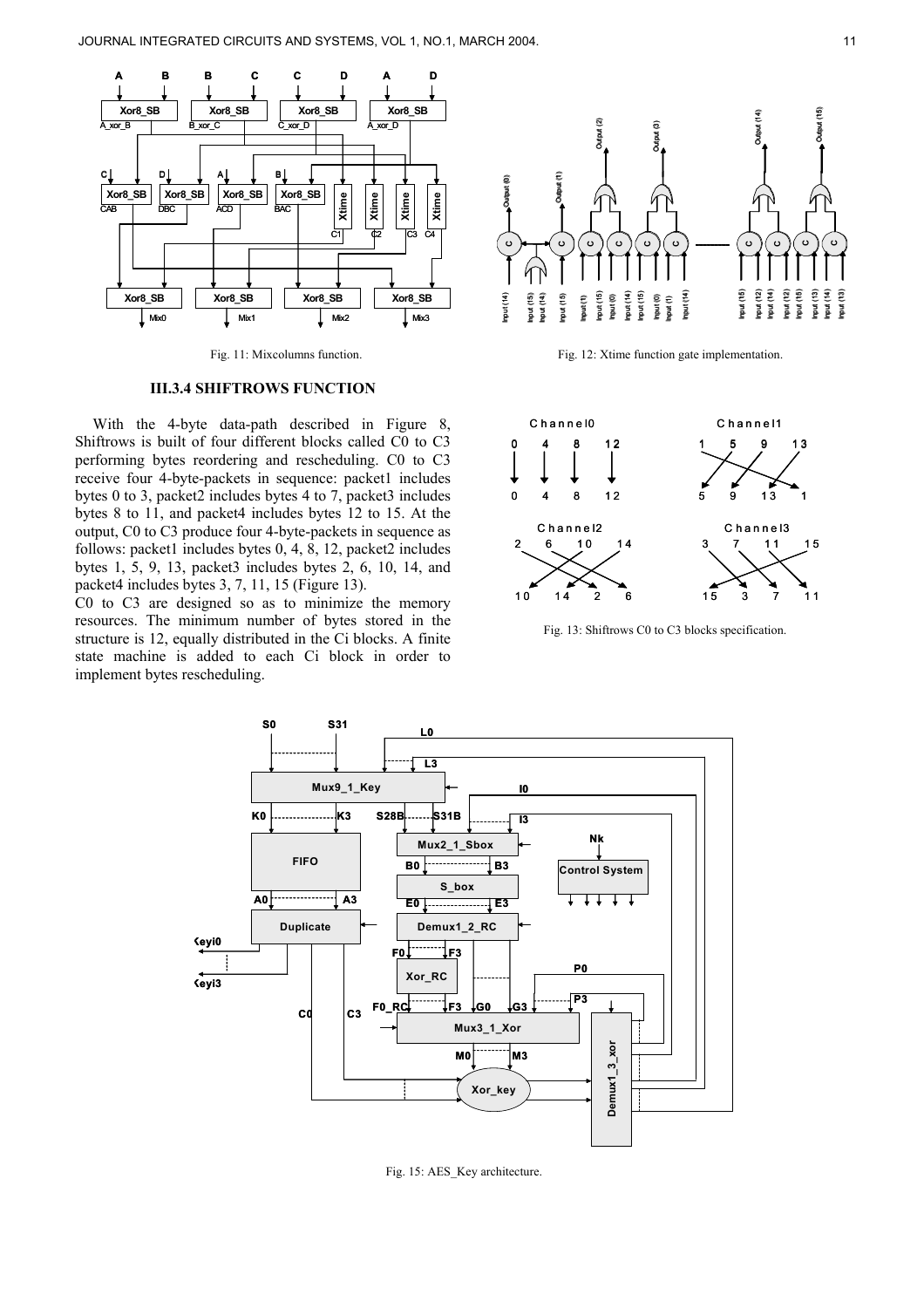# **IV KEY SCHEDULING (AES\_key)**

The AES key block is in charge of generating, on fly, all necessary sub-keys for the ciphering block AES\_Core. Its architecture is also based on a 4-byte data-path (Figure15). Most of the blocks have similar structures than the blocks used in the ciphering data-path, and are all balanced to involve a constant number of logical transitions.

Figure 15 describes the AES-Key block architecture. The FIFO obtained by cascading half-buffers, is required to temporally store the sub-keys within the computation loop. The AES Rcon(i) function is implemented by the XOR\_RC block which includes a permutation of the inputs (Rotbytes function [9]).

## **V. RESULTS**

All the test vectors provided by the NIST were used to validate the circuit. Validation was performed by simulating the CHP specification as well as the VHDL gate netlist. To design the asynchronous AES crypto-processor we used the 0,13 µm CMOS technology from STMicroelectronics.



Fig. 16: QDI AES crypto-processor layout

Following the synthesis procedure presented in section II, we obtained a VHDL gate netlist of the whole architecture. This netlist is instantiating standard cells drawn from the library provided by STMicroelectronics only. No dedicated cells were used [10]. Place-and-route steps were performed using Silicon Ensemble tools from Cadence. The gate Netlist back annotated with wire and gate delays has been simulated. Layout area, speed and power figures are reported in table 2.

Table 2: Area, speed and power of AES crypto-processor (Standard Cells - Gate Netlist simulation with wire and gate delays back annotation).

| Key<br>length  | Vdd  | Area<br>Without<br>pads | Area<br>With<br>pads | Ciphering<br>time | Power<br>(average) | Throughput  |
|----------------|------|-------------------------|----------------------|-------------------|--------------------|-------------|
| 128<br>bit kev |      |                         |                      | 850 ns            |                    | 150 Mbits/s |
| 192<br>bit kev | 1,2V |                         |                      | 1030 ns           | 8,6 mA             | 124 Mbits/s |
| 256<br>bit kev |      | 0,490                   | 0,169                | 1210 ns           |                    | 106 Mbits/s |
| 128<br>bit key |      | mm <sup>2</sup>         | mm <sup>2</sup>      | 3920 ns           |                    | 33 Mbits/s  |
| 192<br>bit kev | 0.6V |                         |                      | 4720 ns           | 0.8 <sub>m</sub> A | 27 Mbits/s  |
| 256<br>bit kev |      |                         |                      | 5520 ns           |                    | 23 Mbits/s  |

The ciphering time is the time elapsed from the writing of the start bit of the Mode register to the setting of the completion-flag. The larger the key, the longer the ciphering

time. The computation of a single round requires about 90 ns when the circuit is powered at 1.2 volt. Therefore, the inner computational loop is performed within about 22.5 ns. The circuit still process with power supply of 0.6 volt by reducing current down to a facto ten and increasing time up to a factor four. According to the target applications, this flexibility makes possible to dramatically reduce the current in spite of time.

We have estimated the benefits of using dedicated cells [10] such as C-elements in terms of area and speed. Table 3 presents this estimation performed on the AES cryptoprocessor. The area is divided by two whereas the latency is reduced by about 30 %.

| Table 3: Area and Speed estimations using dedicated cells. |  |  |
|------------------------------------------------------------|--|--|
|                                                            |  |  |

| Key length  | Vdd  | Area without pads      | Ciphering time   | <b>Throughput</b> |
|-------------|------|------------------------|------------------|-------------------|
| 128 bit key |      |                        | $595 \text{ ns}$ | 215 Mbits/s       |
| 192 bit key | 1.2v | $0.24 \,\mathrm{mm}^2$ | $721 \text{ ns}$ | 178 Mbits/s       |
| 256 bit key |      |                        | $892 \text{ ns}$ | 143 Mbits/s       |

#### **VI. ARCHITECTURE TRADE-OFFS**

As stated in section II, the AES architecture is very modular and then offers several options for choosing the data-path wideness according to the applications and throughput targeted. Starting from the architecture presented in section III (Figure 8), we were able to evaluate two other data-path architectures: the 128-bit wide data-path for high throughput, and the 8-bit wide data-path for low speed / low area. Figure 17 gives the synopses of these architectures for the AES\_Core. 8-bit and 128-bit AES\_Key data-paths are easily obtained but are not represented.

Table 4 reports the comparison of the three architectures in terms of estimated area and speed when the key length is 128 bits by using Standard cells library. Even though table 4 concerns the AES\_Core data-path only, the same scaling factors apply to the AES\_Key data-paths.

Table 4 shows that the 8-bit data-path is twice smaller than the 32-bit data-path but is about 3.5 times slower. On the contrary, the 128-bit data-path is about 2.2 times larger, but is more four times faster than the 32-bit data-path.

| Table 4: Area/speed trade-offs for the AES_Core data-path. |  |  |
|------------------------------------------------------------|--|--|
|                                                            |  |  |

| Data path | Vdd  | Area                    | Ciphering<br>time    | Throughput  |
|-----------|------|-------------------------|----------------------|-------------|
| 8 bits    |      | $0.088$ mm <sup>2</sup> | $3600 \,\mathrm{ns}$ | 36 Mbits/s  |
| 32 bits   | 1.2v | $0.192 \,\mathrm{mm}^2$ | $850 \text{ ns}$     | 150 Mbits/s |
| 128 bits  |      | $0,427$ mm <sup>2</sup> | $225$ ns             | 569 Mbits/s |

Moreover, applying aggressive pipelining techniques and using dedicated library cells would even increase the throughput of the 128-bit data-path.